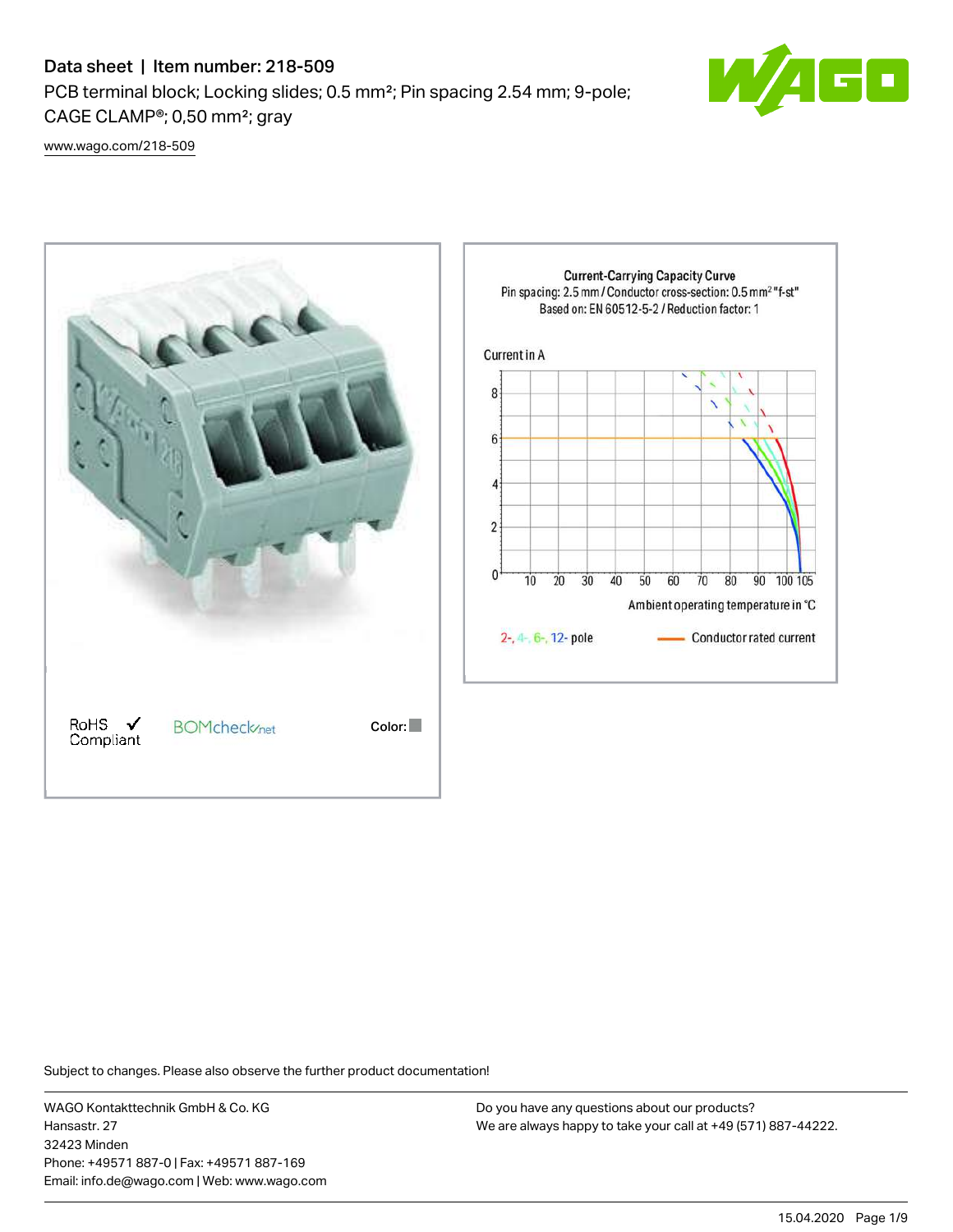



## Item description

- $\blacksquare$ Terminal strips are just 8.1 mm tall and feature an innovative, locking slide-actuated CAGE CLAMP®
- $\blacksquare$ Several clamping units can be held open simultaneously
- $\blacksquare$ Easily terminate stranded conductors in

tight spaces (e.g., bus connectors)

## Data

### Electrical data

#### Ratings per IEC/EN 60664-1

| Ratings per                     | IEC/EN 60664-1 |
|---------------------------------|----------------|
| Rated voltage (III / 3)         | 80 V           |
| Rated impulse voltage (III / 3) | $2.5$ kV       |
| Rated voltage (III / 2)         | 160 V          |
| Rated impulse voltage (III / 2) | $2.5$ kV       |

Subject to changes. Please also observe the further product documentation!

WAGO Kontakttechnik GmbH & Co. KG Hansastr. 27 32423 Minden Phone: +49571 887-0 | Fax: +49571 887-169 Email: info.de@wago.com | Web: www.wago.com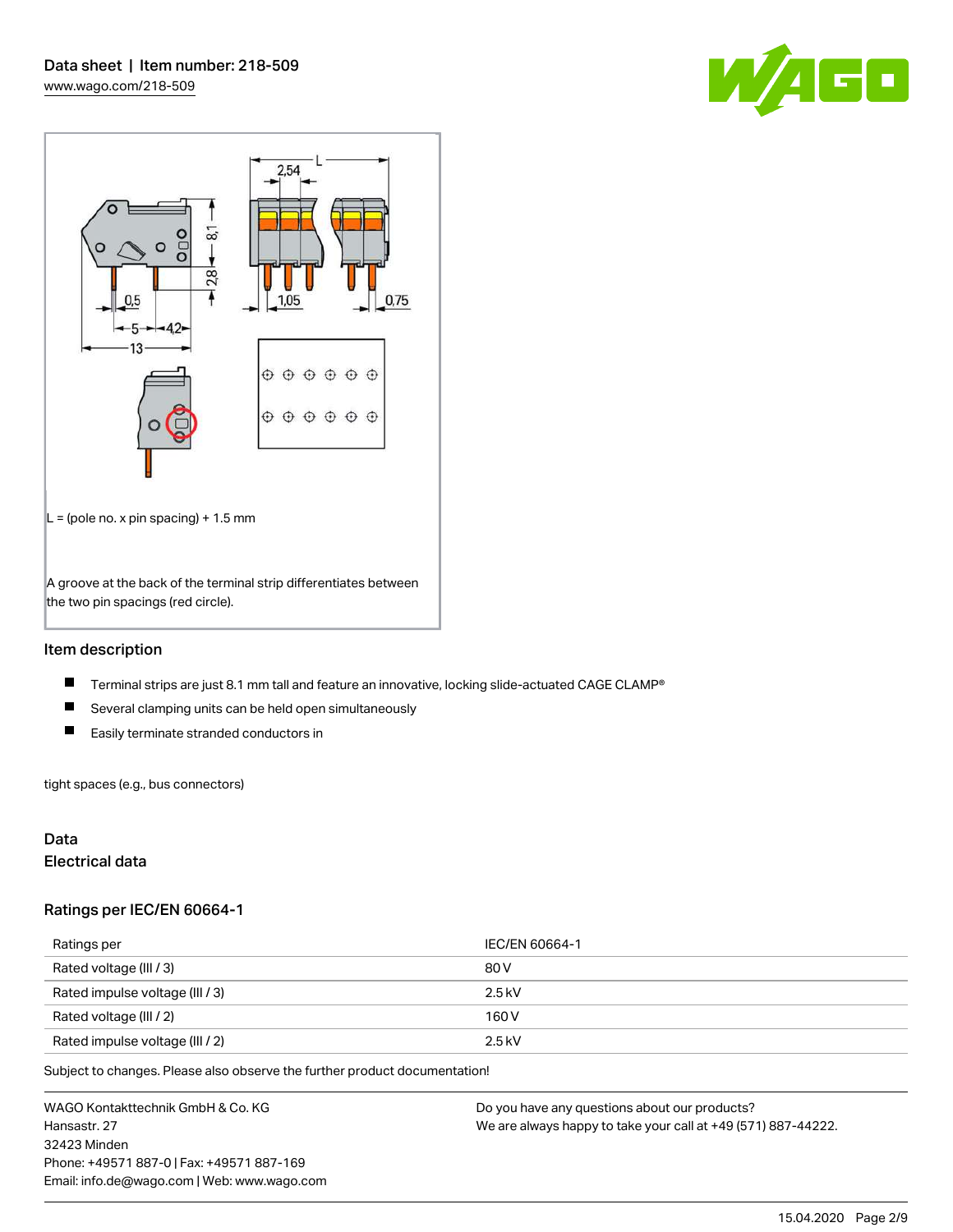[www.wago.com/218-509](http://www.wago.com/218-509)



| Rated voltage (II / 2)         | 320 V                                                                 |
|--------------------------------|-----------------------------------------------------------------------|
| Rated impulse voltage (II / 2) | 2.5 kV                                                                |
| Rated current                  | 6 A                                                                   |
| Legend (ratings)               | $(III / 2)$ $\triangle$ Overvoltage category III / Pollution degree 2 |

## Approvals per UL 1059

| Rated voltage UL (Use Group B) | 150 V   |
|--------------------------------|---------|
| Rated current UL (Use Group B) | 4 A     |
| Approvals per                  | UL 1059 |

## Approvals per CSA

| Rated voltage CSA (Use Group B) | 150 V |
|---------------------------------|-------|
| Rated current CSA (Use Group B) |       |

## Connection data

| Connection technology                                       | CAGE CLAMP                                                               |
|-------------------------------------------------------------|--------------------------------------------------------------------------|
| Actuation type                                              | Slider                                                                   |
| Solid conductor                                             | $0.080.5$ mm <sup>2</sup> / 28  20 AWG                                   |
| Fine-stranded conductor                                     | $0.080.5$ mm <sup>2</sup> / 28  20 AWG                                   |
| Fine-stranded conductor with ferrule with plastic collar    | $0.25$ mm <sup>2</sup>                                                   |
| Fine-stranded conductor with ferrule without plastic collar | $0.25$ mm <sup>2</sup>                                                   |
| Strip length                                                | 56 mm / 0.2 0.24 inch                                                    |
| Conductor entry angle to the PCB                            | $40^{\circ}$                                                             |
| No. of poles                                                | 9                                                                        |
| Total number of connection points                           | 9                                                                        |
| Total number of potentials                                  | 9                                                                        |
| Number of connection types                                  |                                                                          |
| Number of levels                                            |                                                                          |
| Note (conductor cross-section)                              | Terminating 0.75 mm <sup>2</sup> /18 AWG conductors is possible; however |
|                                                             | insulation diameter allows only every other clamping unit to be          |
|                                                             | terminated with this conductor size.                                     |

### Geometrical Data

| Pin spacing | 2,54 mm / 0.1 inch    |
|-------------|-----------------------|
| Width       | 24,36 mm / 0.959 inch |
| Height      | 10,9 mm / 0.429 inch  |

Subject to changes. Please also observe the further product documentation!

| WAGO Kontakttechnik GmbH & Co. KG           | Do you have any questions about our products?                 |
|---------------------------------------------|---------------------------------------------------------------|
| Hansastr. 27                                | We are always happy to take your call at +49 (571) 887-44222. |
| 32423 Minden                                |                                                               |
| Phone: +49571 887-01 Fax: +49571 887-169    |                                                               |
| Email: info.de@wago.com   Web: www.wago.com |                                                               |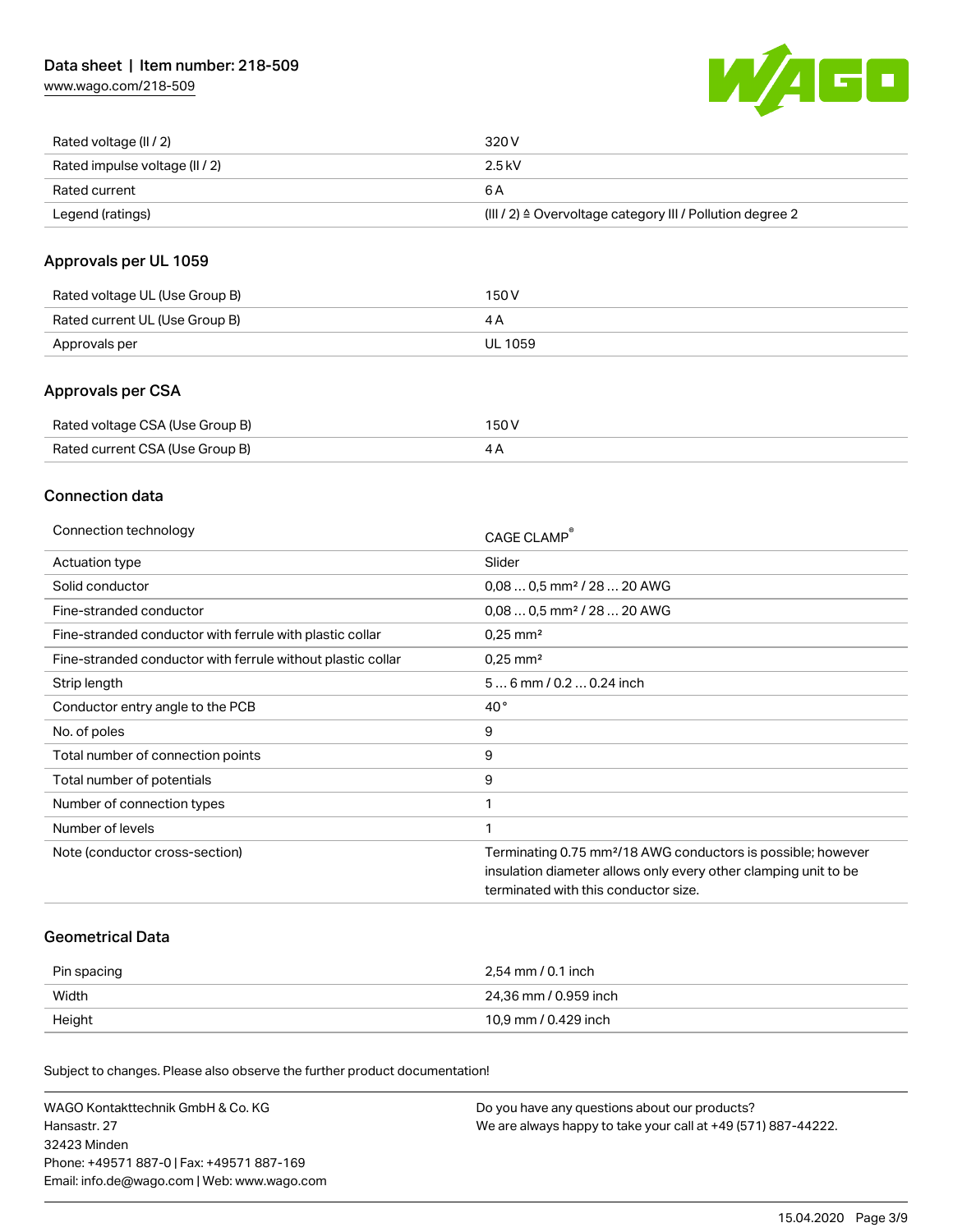# Data sheet | Item number: 218-509

[www.wago.com/218-509](http://www.wago.com/218-509)



| Height from the surface           | 8,1 mm / 0.319 inch        |
|-----------------------------------|----------------------------|
| Depth                             | 13 mm / 0.512 inch         |
| Solder pin length                 | 2.8 mm                     |
| Solder pin dimensions             | $0.5 \times 0.75$ mm       |
| Drilled hole diameter (tolerance) | $1.1$ <sup>(+0,1)</sup> mm |

# PCB contact

| PCB contact                         | тнт                                      |
|-------------------------------------|------------------------------------------|
| Solder pin arrangement              | over the entire terminal strip (in-line) |
| Number of solder pins per potential |                                          |

### Material Data

| Color                       | gray                                   |
|-----------------------------|----------------------------------------|
| Material group              |                                        |
| Insulating material         | Polyamide 66 (PA 66)                   |
| Flammability class per UL94 | V <sub>0</sub>                         |
| Clamping spring material    | Chrome nickel spring steel (CrNi)      |
| Contact material            | Electrolytic copper (E <sub>Cu</sub> ) |
| Contact plating             | tin-plated                             |
| Fire load                   | 0.039 MJ                               |
| Weight                      | 3g                                     |

## Environmental Requirements

| Limit temperature range | +105 $^{\circ}$ C |
|-------------------------|-------------------|
|                         | -60               |
| .                       |                   |

### Commercial data

| Product Group      | 4 (Printed Circuit) |
|--------------------|---------------------|
| Packaging type     | <b>BOX</b>          |
| Country of origin  | PL                  |
| <b>GTIN</b>        | 4044918878456       |
| Customs Tariff No. | 85369010000         |

# Approvals / Certificates

### Country specific Approvals

Phone: +49571 887-0 | Fax: +49571 887-169 Email: info.de@wago.com | Web: www.wago.com

| Logo                              | Approval                                                                   | Additional Approval Text                                      | Certificate<br>name |
|-----------------------------------|----------------------------------------------------------------------------|---------------------------------------------------------------|---------------------|
|                                   | Subject to changes. Please also observe the further product documentation! |                                                               |                     |
| WAGO Kontakttechnik GmbH & Co. KG |                                                                            | Do you have any questions about our products?                 |                     |
| Hansastr, 27                      |                                                                            | We are always happy to take your call at +49 (571) 887-44222. |                     |
| 32423 Minden                      |                                                                            |                                                               |                     |

15.04.2020 Page 4/9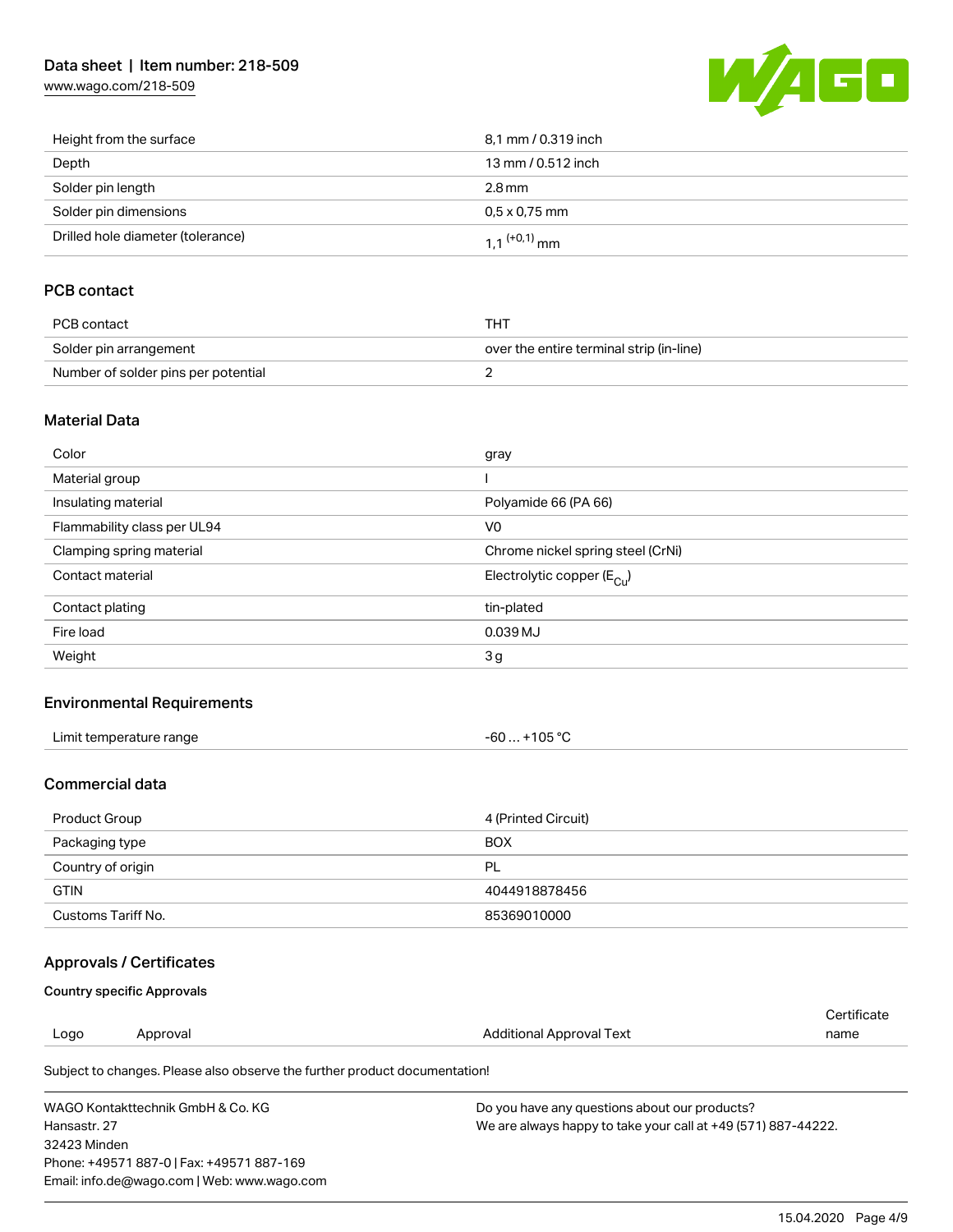

UL 1059 20190630-

|                     | <b>CCA</b><br>DEKRA Certification B.V.         | EN 60947                        | NTR NL-<br>7076     |
|---------------------|------------------------------------------------|---------------------------------|---------------------|
|                     | <b>CCA</b><br><b>DEKRA Certification B.V.</b>  | EN 60947-7-4                    | NTR NL-<br>7267     |
|                     | <b>CSA</b><br>DEKRA Certification B.V.         | C22.2 No. 158                   | 1565656             |
| KEMA                | <b>ENEC</b><br><b>DEKRA Certification B.V.</b> | EN 60947                        | 2160584.01          |
| <b>UL-Approvals</b> |                                                |                                 |                     |
| Logo                | Approval                                       | <b>Additional Approval Text</b> | Certificate<br>name |

| opc | Ap |
|-----|----|
|     | ul |
|     | UL |
|     |    |

UL International Germany GmbH

## Counterpart

# Compatible products

#### Marking accessories

Email: info.de@wago.com | Web: www.wago.com

| Item no.: 210-331/254-202                                                  |                                                                                                                                                                                                                                     |                                                               |  |
|----------------------------------------------------------------------------|-------------------------------------------------------------------------------------------------------------------------------------------------------------------------------------------------------------------------------------|---------------------------------------------------------------|--|
|                                                                            | Marking strips; as a DIN A4 sheet; MARKED; 1-16 (400x); Height of marker strip: 2.3 mm/0.091 in; Strip                                                                                                                              | www.wago.com/210-331<br>/254-202                              |  |
|                                                                            | length 182 mm; Horizontal marking; Self-adhesive; white                                                                                                                                                                             |                                                               |  |
| Item no.: 210-331/254-204                                                  |                                                                                                                                                                                                                                     | www.wago.com/210-331                                          |  |
|                                                                            | Marking strips; as a DIN A4 sheet; MARKED; 17-32 (400x); Height of marker strip: 2.3 mm/0.091 in; Strip<br>/254-204<br>length 182 mm; Horizontal marking; Self-adhesive; white                                                      |                                                               |  |
|                                                                            |                                                                                                                                                                                                                                     |                                                               |  |
|                                                                            | Item no.: 210-331/254-206<br>www.wago.com/210-331<br>Marking strips; as a DIN A4 sheet; MARKED; 33-48 (400x); Height of marker strip: 2.3 mm/0.091 in; Strip<br>/254-206<br>length 182 mm; Horizontal marking; Self-adhesive; white |                                                               |  |
|                                                                            |                                                                                                                                                                                                                                     |                                                               |  |
|                                                                            |                                                                                                                                                                                                                                     |                                                               |  |
| Subject to changes. Please also observe the further product documentation! |                                                                                                                                                                                                                                     |                                                               |  |
| WAGO Kontakttechnik GmbH & Co. KG                                          | Do you have any questions about our products?                                                                                                                                                                                       |                                                               |  |
| Hansastr, 27                                                               |                                                                                                                                                                                                                                     | We are always happy to take your call at +49 (571) 887-44222. |  |
| 32423 Minden                                                               |                                                                                                                                                                                                                                     |                                                               |  |
| Phone: +49571 887-0   Fax: +49571 887-169                                  |                                                                                                                                                                                                                                     |                                                               |  |

15.04.2020 Page 5/9

E45172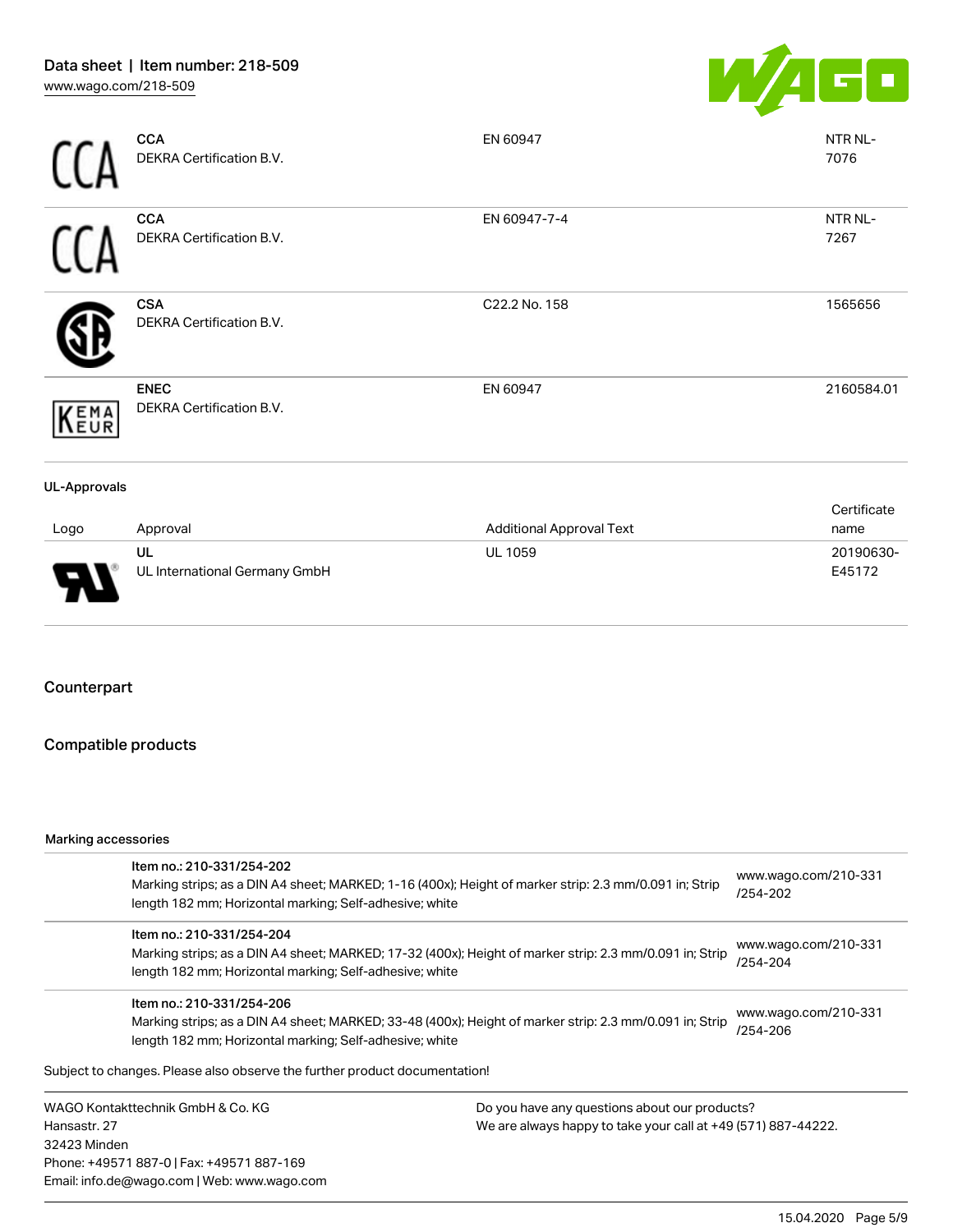

|         | Item no.: 210-331/254-207                                                                              | www.wago.com/210-331 |
|---------|--------------------------------------------------------------------------------------------------------|----------------------|
|         | Marking strips; as a DIN A4 sheet; MARKED; 1-48 (100x); Height of marker strip: 2.3 mm/0.091 in; Strip | /254-207             |
|         | length 182 mm; Horizontal marking; Self-adhesive; white                                                |                      |
| tools   |                                                                                                        |                      |
|         | Item no.: 210-648                                                                                      | www.wago.com/210-648 |
|         | Operating tool; Blade: 2.5 x 0.4 mm; with a partially insulated shaft; angled; short                   |                      |
|         | Item no.: 210-719                                                                                      |                      |
|         | Operating tool; Blade: 2.5 x 0.4 mm; with a partially insulated shaft                                  | www.wago.com/210-719 |
| check   |                                                                                                        |                      |
|         | Item no.: 735-500                                                                                      | www.wago.com/735-500 |
|         | Test pin; 1 mm Ø; with solder connection for test wire                                                 |                      |
| ferrule |                                                                                                        |                      |
|         | Item no.: 216-131                                                                                      |                      |
|         | Ferrule; Sleeve for 0.25 mm <sup>2</sup> / AWG 24; uninsulated; electro-tin plated                     | www.wago.com/216-131 |
|         | Item no.: 216-151                                                                                      |                      |
|         | Ferrule; Sleeve for 0.25 mm <sup>2</sup> / AWG 24; uninsulated; electro-tin plated                     | www.wago.com/216-151 |
|         | Item no.: 216-301                                                                                      |                      |
|         | Ferrule; Sleeve for 0.25 mm <sup>2</sup> / AWG 24; insulated; electro-tin plated; yellow               | www.wago.com/216-301 |
|         | Item no.: 216-321                                                                                      |                      |
|         | Ferrule; Sleeve for 0.25 mm <sup>2</sup> / AWG 24; insulated; electro-tin plated; yellow               | www.wago.com/216-321 |

| Additional Information |             |        |          |
|------------------------|-------------|--------|----------|
| Technical explanations | Apr 3, 2019 | pdf    | Download |
|                        |             | 3.6 MB |          |

# CAD/CAE-Data

| CAD data                  |            |          |
|---------------------------|------------|----------|
| 2D/3D Models 218-509      | <b>URL</b> | Download |
| <b>CAE</b> data           |            |          |
| EPLAN Data Portal 218-509 | <b>URL</b> | Download |

## PCB Design

Symbol and Footprint 218-509

Subject to changes. Please also observe the further product documentation!

WAGO Kontakttechnik GmbH & Co. KG Hansastr. 27 32423 Minden Phone: +49571 887-0 | Fax: +49571 887-169 Email: info.de@wago.com | Web: www.wago.com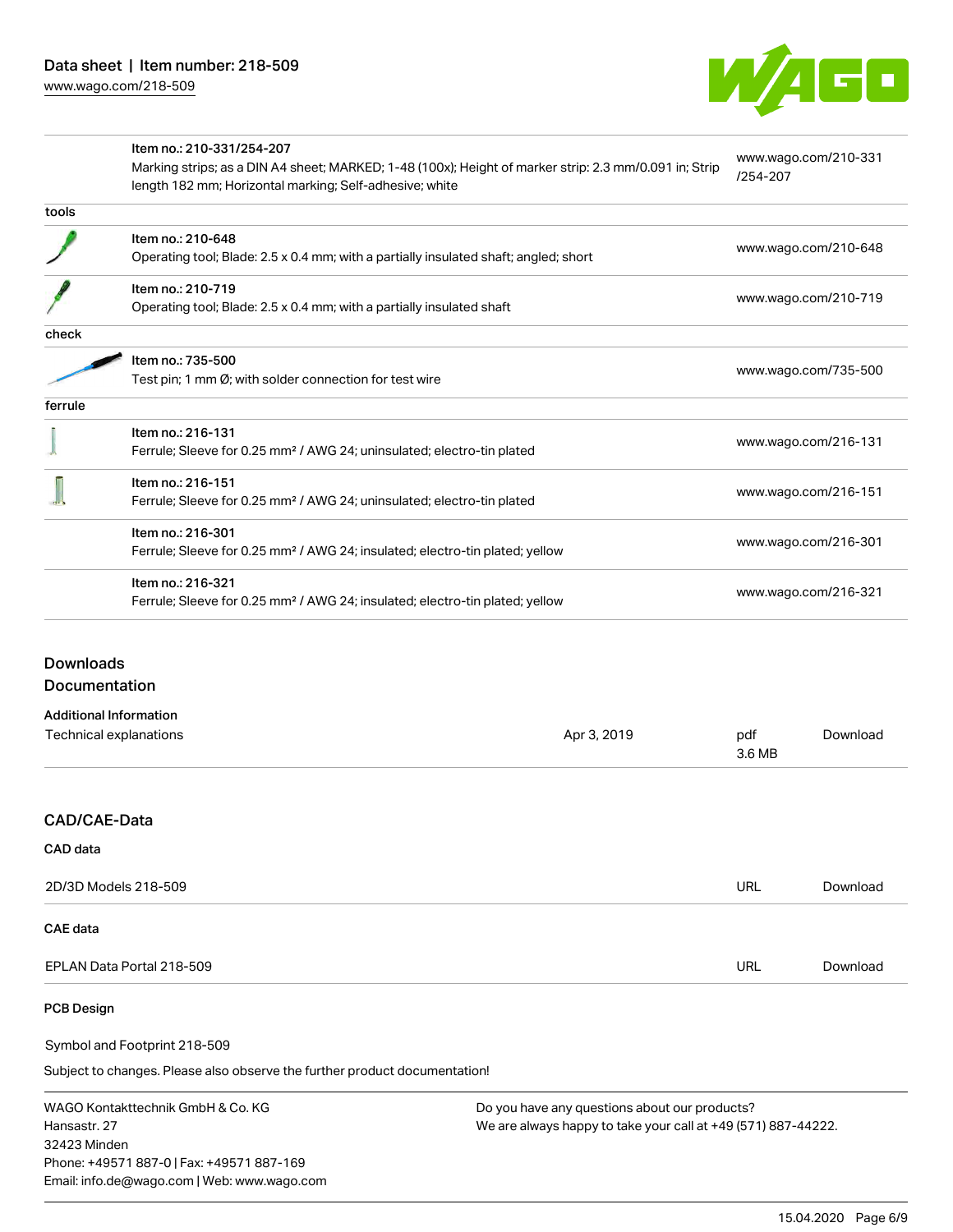$\mathbf{F}$ 

URL [Download](https://www.wago.com/de/d/UltraLibrarian_URLS_218-509)

CAx data for your PCB design, consisting of "schematic symbols and PCB footprints", allow easy integration of the WAGO component into your development environment.

#### Supported formats:

- Accel EDA 14 & 15  $\blacksquare$
- $\blacksquare$ Altium 6 to current version
- П Cadence Allegro
- $\blacksquare$ **DesignSpark**
- $\blacksquare$ Eagle Libraries
- $\blacksquare$ KiCad
- $\blacksquare$ Mentor Graphics BoardStation
- П Mentor Graphics Design Architect
- П Mentor Graphics Design Expedition 99 and 2000
- $\blacksquare$ OrCAD 9.X PCB and Capture
- $\blacksquare$ PADS PowerPCB 3, 3.5, 4.X, and 5.X
- $\blacksquare$ PADS PowerPCB and PowerLogic 3.0
- $\blacksquare$ PCAD 2000, 2001, 2002, 2004, and 2006
- $\blacksquare$ Pulsonix 8.5 or newer
- $\blacksquare$ **STL**
- $\blacksquare$ 3D STEP
- П TARGET 3001!
- $\blacksquare$ View Logic ViewDraw
- П Quadcept
- $\blacksquare$ Zuken CadStar 3 and 4
- $\blacksquare$ Zuken CR-5000 and CR-8000

PCB Component Libraries (EDA), PCB CAD Library Ultra Librarian

## Installation Notes

Conductor termination

Subject to changes. Please also observe the further product documentation!

WAGO Kontakttechnik GmbH & Co. KG Hansastr. 27 32423 Minden Phone: +49571 887-0 | Fax: +49571 887-169 Email: info.de@wago.com | Web: www.wago.com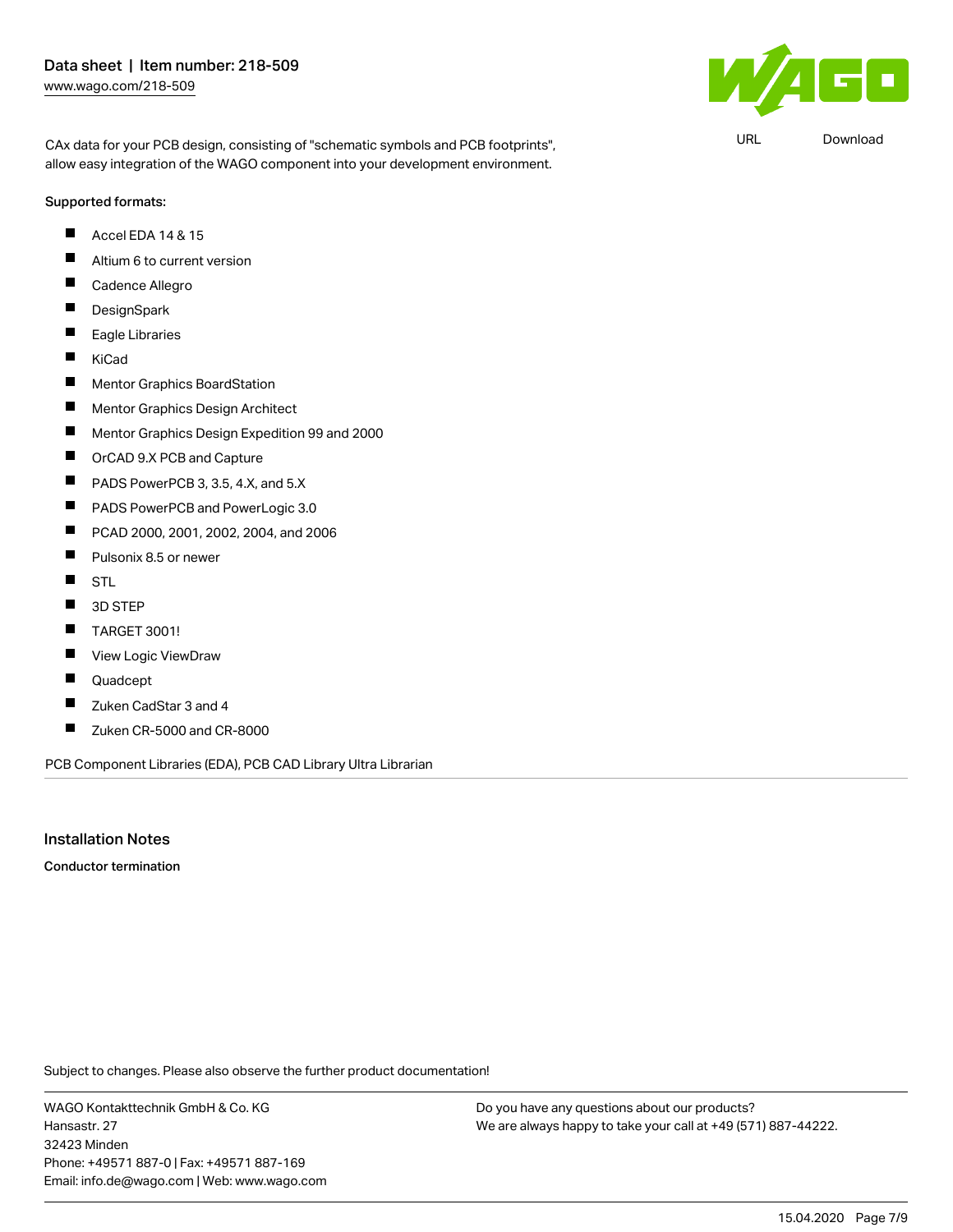## Data sheet | Item number: 218-509 [www.wago.com/218-509](http://www.wago.com/218-509)

 $\overline{\blacksquare}$ 



Terminating stranded conductors in confined spaces requires a great deal of patience, unless you use the new 218 Series PCB Terminal Strips. The clamping units of these strips can be held open during termination process via integrated locking

Terminating 0.75 mm² (18 AWG) conductors is possible; however, insulation diameter allows only every other clamping unit to be terminated with this conductor size.



Conductor termination: To momentarily open the clamping unit, use screwdriver and then insert a stripped conductor. To open clamping unit for an extended period, move locking slide toward conductor entry hole. Then fully insert stripped conductor and move locking slide back to original position (also possible to perform with fingernail).



Incorrect – do not operate the locking slides from the back.

Marking

slide.

Subject to changes. Please also observe the further product documentation!

WAGO Kontakttechnik GmbH & Co. KG Hansastr. 27 32423 Minden Phone: +49571 887-0 | Fax: +49571 887-169 Email: info.de@wago.com | Web: www.wago.com